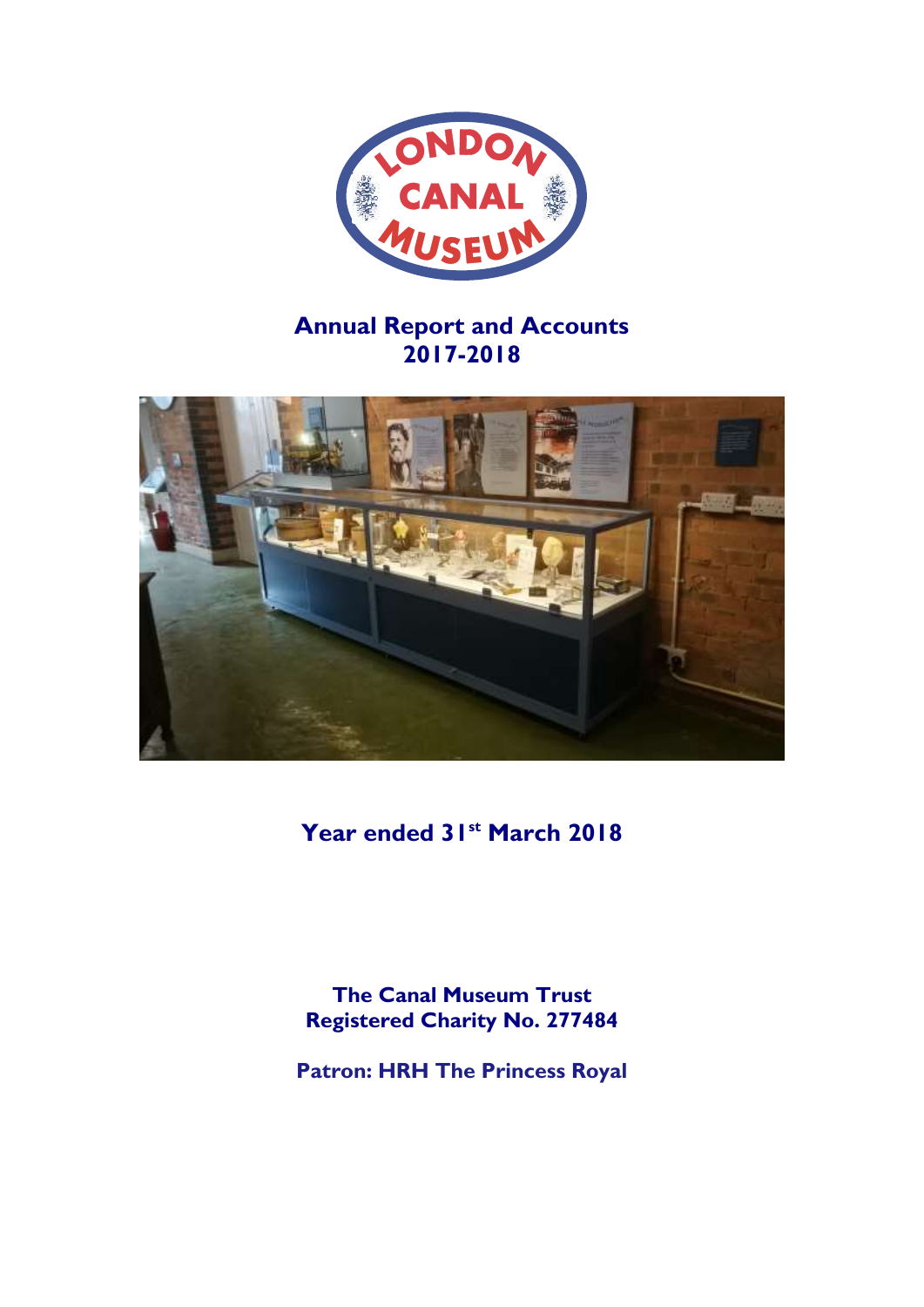# **Annual Report and Accounts 2017-2018**

## **Introduction**

The Trust's objectives are to advance public education regarding inland waterways through the operation of a museum. The Trust operates in accordance with its constitution of 1979, as modified in 2001. Members of the Council of Management are elected annually from the membership of the Trust, which is open to everyone.

The trustees have referred to the Charity Commission's general guidance on public benefit when reviewing the Charity's aims and objectives and in planning its future activities. In particular, the trustees consider how planned activities will contribute to the aims and objectives of the Charity.

During the financial year the main activity of the Trust was, as in previous years, the management and development of the London Canal Museum.

The Trust's policy with respect to reserves to be held is to maintain a minimum of £50,000 of reserves as a contingency. In particular, this is necessary in case of any need for unforeseen building maintenance expenditure. The Trust retains further sums as may be considered necessary for future maintenance and development projects.

The trustees were delighted and grateful that HRH The Princess Royal agreed to extend her patronage of the museum for a further period.

## **Permanent Exhibitions**

A new and additional piece of archive film dating from 1931 was licenced for display in the museum, adding a very interesting view of the Grand Union Canal at work in that period, and explaining the plans then being made for improvements to it.

Repairs and strengthening work was carried out on the new display case of model boats. The control panel was found to have been poorly constructed and insufficiently supported.

We began the implementation of a series of plans to prepare for the exhibition of the museum's 1960 Wickham towpath tractor. The display of the tractor requires more space and in order to achieve that we made plans to change the layout of the ground floor so as to make more efficient use of floor space.

We chose and procured a new computer-based interactive touch-screen unit to replace the existing touch-screen interactive that explains in narrative format the life and work of Carlo Gatti. The new unit also features a virtual tour of the underground ice wells, replacing a live view on a tablet-based screen that proved difficult to maintain. This was successfully installed.

On 19<sup>th</sup> March 2018 a second phase of the changes was completed, with the installation of a new high-quality display case to house our ice trade and ice cream collection on the ground floor. This replaced some attractive but space-inefficient cases designed to simulate ice cubes, that had been installed in the early 2000s when floor space was at far less of a premium. The new case provides an enhanced display but frees up floor space that will be needed for the museum's tractor when it is exhibited in the museum.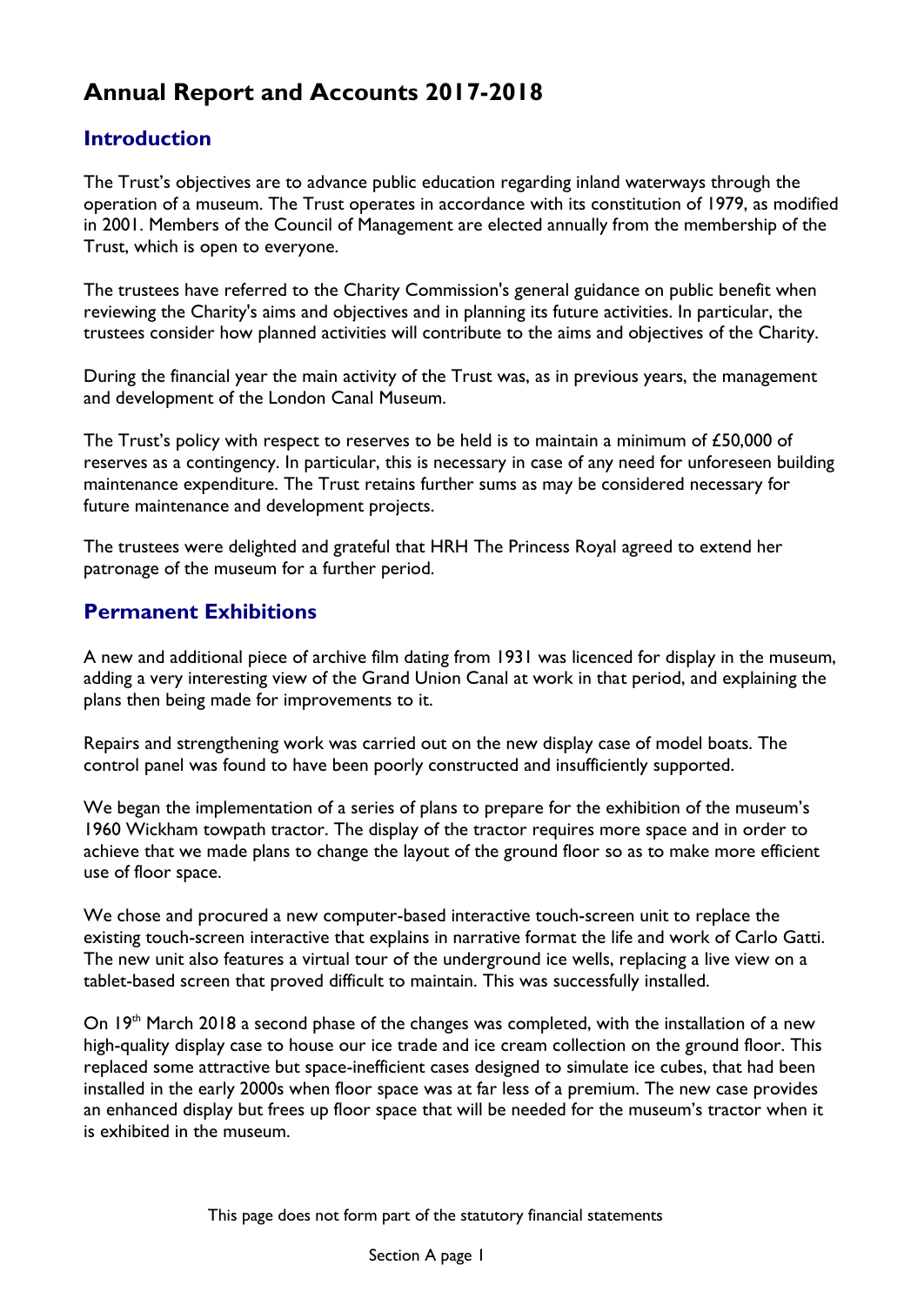## **Special Events**

## **Tunnel Trips**

We continued to provide a regular programme of guided tunnel boat trips during the summer months. These featured a commentary by a museum member of staff, as well as a trip through the Islington Tunnel for a combined boat trip and museum ticket price.

## **First Thursday Talks**

The museum continued its long-standing practice of inviting keynote speakers, from the canal world, to give presentations on their specialist areas. These "First Thursday'" illustrated talks continued to attract a regular audience, often bolstered by those who wished to hear a particular speaker, or about a key theme.

## **Halloween**

At the end of October 2017, we again took part in another joint operation with Camden Canals and Narrowboat Association. Large numbers of children enjoyed a boat trip through Islington Tunnel and various activities in the museum associated with Halloween. The event attracted around 300 people in total.

## **Ice Sunday**

Around 100 people made the supervised descent into the ice wells on  $30<sup>th</sup>$  July 2017 as part of the national Festival of Archaeology.

## **Temporary exhibitions**

We were grateful for the loan of a major exhibition designed and produced by the National Waterways Museum celebrating the lift of the famous canal engineer James Brindley. This was displayed at the museum during the summer period, 2017 and was possibly the largest temporary exhibition ever staged in the London Canal Museum.

An internal team worked on and put on show a temporary exhibition called "London's Lost Canals", which was displayed from September 2017 until the end of the financial year and beyond. This was a substantial piece of in-house work that illustrated the story of a number of waterways in the London area that have not survived to the present day.

A new set of six portable display panels was purchased for use in displaying temporary exhibitions.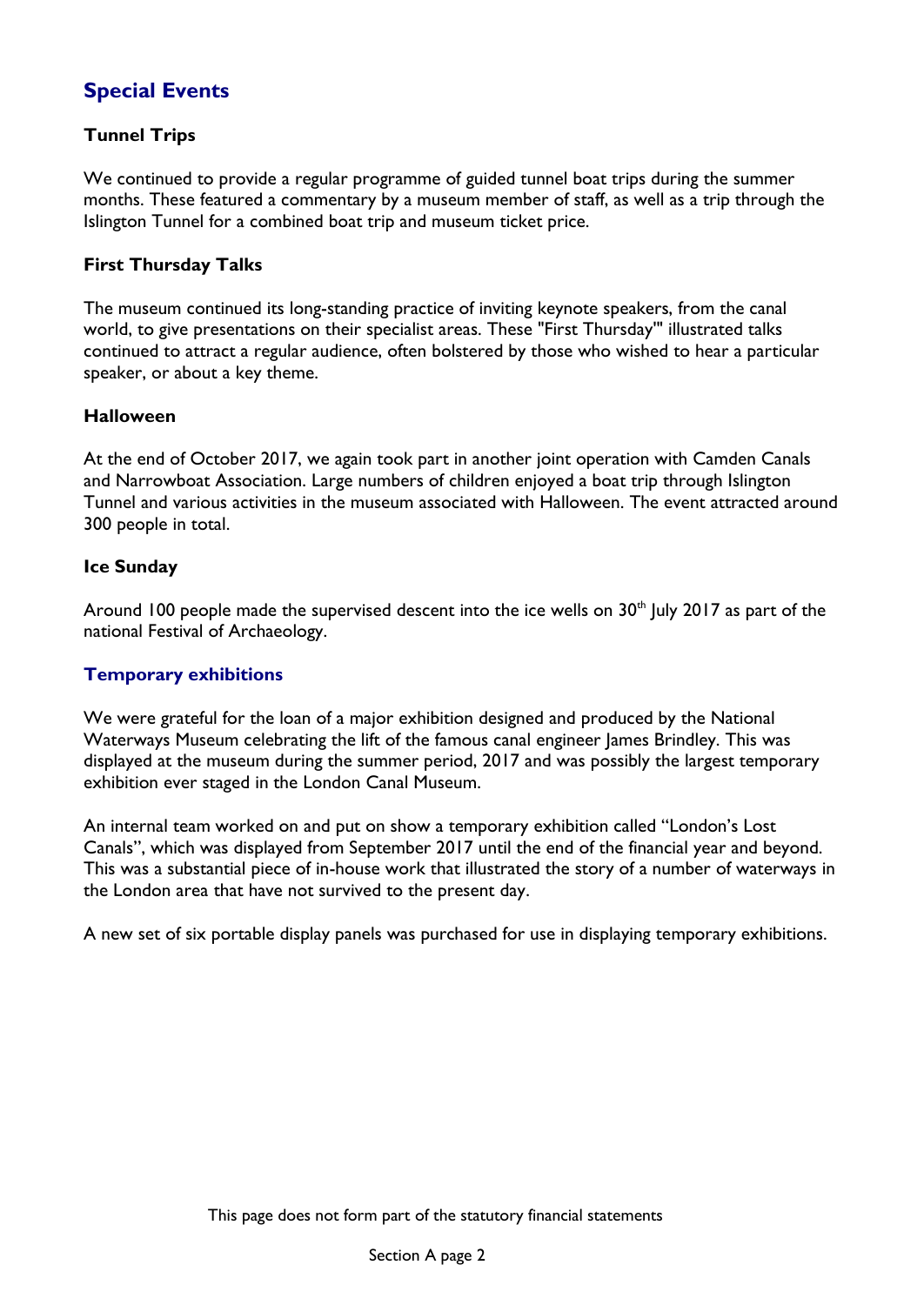## **Education**

## **Schools and Groups**

School and child group visit numbers dropped during the financial year:

April 2016-March 2017 – 1435 pupils, 51 trips, average group size 28

April 2017-March 2018 - 1223 pupils, 48 trips, average group size 25

Group sizes are on average smaller, which reflects an increase in visits from uniformed groups. Several of these have come to us on the community boat Angel II and this means that the maximum number including adults is capped at 12. However, they were charged at the normal education group rate to reflect the nature of the work done during the visits to the museum. This included working on the Guide Water Safety badge and artefact handling and cleaning with Brownies.

The Education team ran a range of activities and it was encouraging to notice that confidence among team members continued to be high in terms of leading workshops. As in previous years, however, some moved on to full time employment working with children in other settings.

The theme of British Science Week 2018 was not relevant to what we can offer at London Canal Museum and the decision was taken not to offer anything specific during the week in question, particularly as there was little uptake the previous year. It was felt that it was important to stick to the theme set out by the BSW. The event has run at a loss for several years due to the rising cost of boat hire. Most educational work breaks even, financially.

## **Other activities**

We again ran a range of school holiday activities for children and their families. These followed the usual format of table-top activities involving crafts and problem-solving tasks along with the provision of short boat trips. Unfortunately, there was some inconsistency of boat provision and therefore we were not able to offer a full programme every week or, indeed, charge our usual higher rate. However, we have become a 'day out' destination for several providers of child care and therefore our numbers have been sustained. There were two additional Family Challenge Days, one related to the Archaeology Festival and one for the Big Draw. Promotion for these were done mainly through the website and social media and uptake was poor, so alternative means of advertising have been explored by the Education Officer.

A new venture this year was to become involved in a research project coordinated by Islington Museum and looking at the impact that providing art activities within a museum or gallery space can have on mental health and wellbeing. The museum hosted two groups for three sessions each and it was interesting to see the impact of our gallery spaces, exhibits and setting had on the participants. The project was funded through Arts Council England and brought in income that more than covered the Education Officer's hours for planning and supervision and the entry costs for the people visiting the museum. Other links were also explored with local projects and although they did not come to fruition, useful links were made.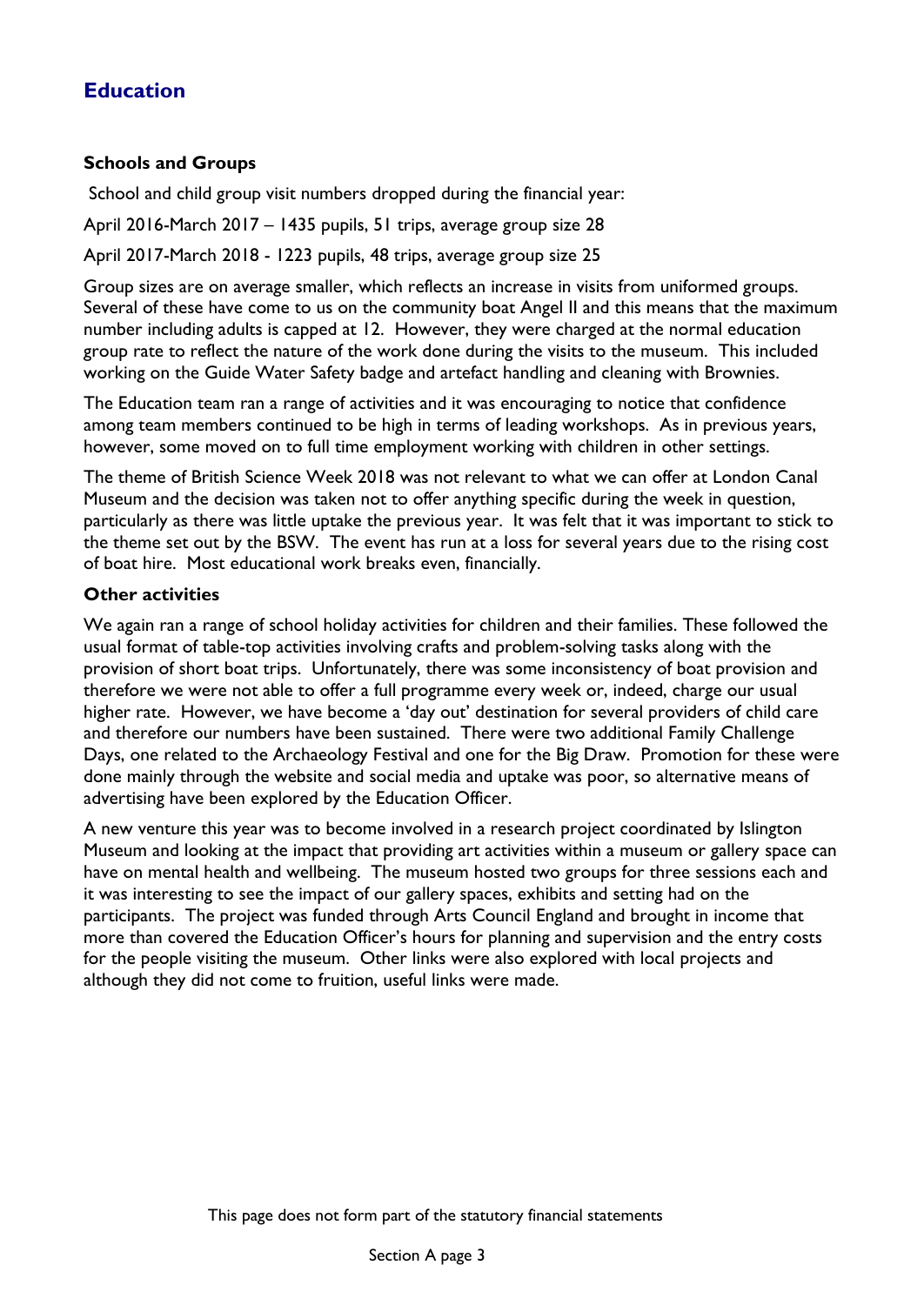## **Finance**

The museum's admission charges were increased with effect from  $3<sup>rd</sup>$  April 2017, but with the headline charge of £5 for an adult still well below the charge made by many other London museums that are not taxpayer-funded, we believe we offer very good value for money to visitors, particularly following the improvements made to our exhibitions in early 2017.

The increased admission charges contributed to a financial year that reached a milestone. For the first time income exceeded £200,000 without any major grants or donations. As in previous recent years the largest single source of income was venue hire at £94,200, but with costs of around £18,700. Admission charges brought in around £69,700, also a record figure. That our income from admissions has continued to increase reflects the ever-improving exhibitions that we offer.

Expenditure of £160,500 enabled us to accumulate reserves for anticipated further improvement projects. Plans were in place for the restoration and display of our rare towpath tractor and associated interpretation, for refurbishment of the lighting in the historic ice wells, for replacing the ageing telephone system, and for other improvement projects.

In accordance with Government legislation we enrolled our two part-time paid staff in an approved Workplace Pension scheme at contribution rates above the statutory minimum. Although staff are entitled to subsequently opt out of Workplace Pensions we are glad to report that our staff remained in the scheme.

## **Marketing**

The museum continued to take part in the joint promotion with the Rail Delivery Group to provide "two for one" admission to rail passengers. This promotion has been a success over several years.

Our efforts to develop the museum's social media presence continued and the number of followers and supporters on all the platforms continued to increase.

As usual we attended Canalway Cavalcade at Paddington in the spring, and the popular local Angel Canal Festival in early September, with a stand promoting the museum.

Further work was carried out on the museum's website to bring it into line with modern standards of suitability for viewing on mobile devices.

A new booking system was introduced supplied by the experienced firm Tygit, of Cumbria. This integrates more completely into our website and has very good capabilities for an organisation of our size and strong technical support is available.

The museum's main visitor leaflet was redesigned and reprinted in April 2017 and distribution undertaken through a professional distributor.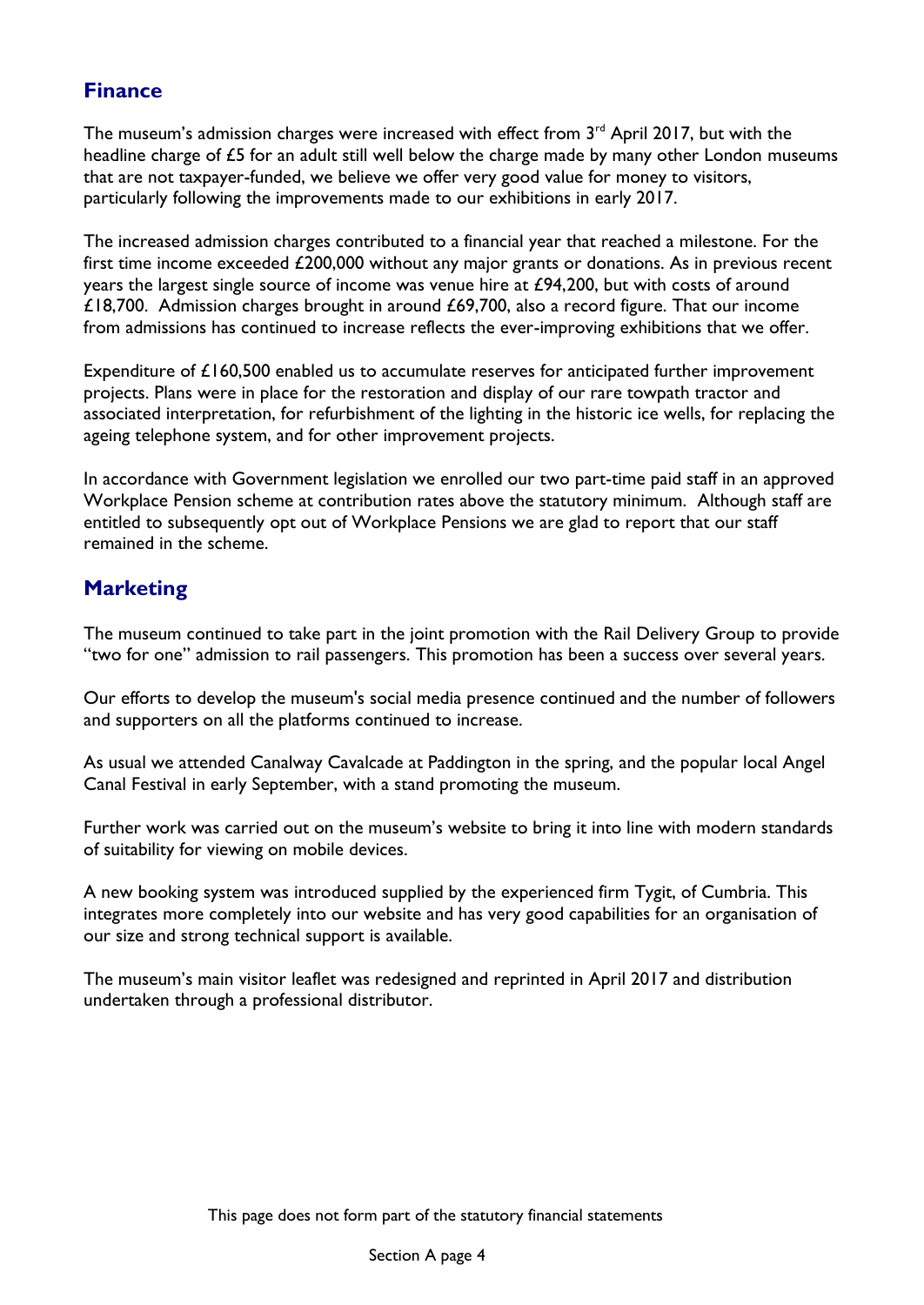We attended the annual Excursions exhibition for group visit organisers, at Alexandra Palace, in January 2018. We normally attend on alternate years. The opportunity was taken to promote plans for weekday boat trips on selected Thursdays, which were planned for the first time.

Visitor numbers for the year ended  $31<sup>st</sup>$  March 2018 were 20,723 of which 15,894 were daytime museum visitors, and the remainder were mainly those attending private events. Disappointingly, this was a slight reduction on the previous year. The reasons for this are poorly understood but appear to be reflective of the experience of other central London visitor attractions. There is no evidence to suggest that this slight drop is due to changes at the museum. We therefore believe that our strategy of investing in improvements to the museum remains the right approach in the long term.

## **Venue Hire**

Venue hire income was increased over the financial year due to a healthy booking position and some increases in charges reflecting the improvements made to air conditioning, toilets, and the exhibitions that are the backdrop to many functions. The museum has established a strong reputation as an attractive venue for weddings and business and private functions of various types, with much of the new business due to word-of-mouth recommendation by previous customers and their guests.

## **Collection**

During the course of the year there were numerous small purchases of prints, postcards, and other material to add to our image and archive collection. We were particularly pleased by the donation of a large timber sign, given by the Canal and River Trust. Found by them at a maintenance facility in west London, we devoted considerable resources to its collection, transport, and conservation during the course of the financial year, preparatory to display.



We were also most grateful to a private donor for the print "Tender Parting", which was a satirical print from the early 19<sup>th</sup> Century referring to the Grand Junction Canal.

This page does not form part of the statutory financial statements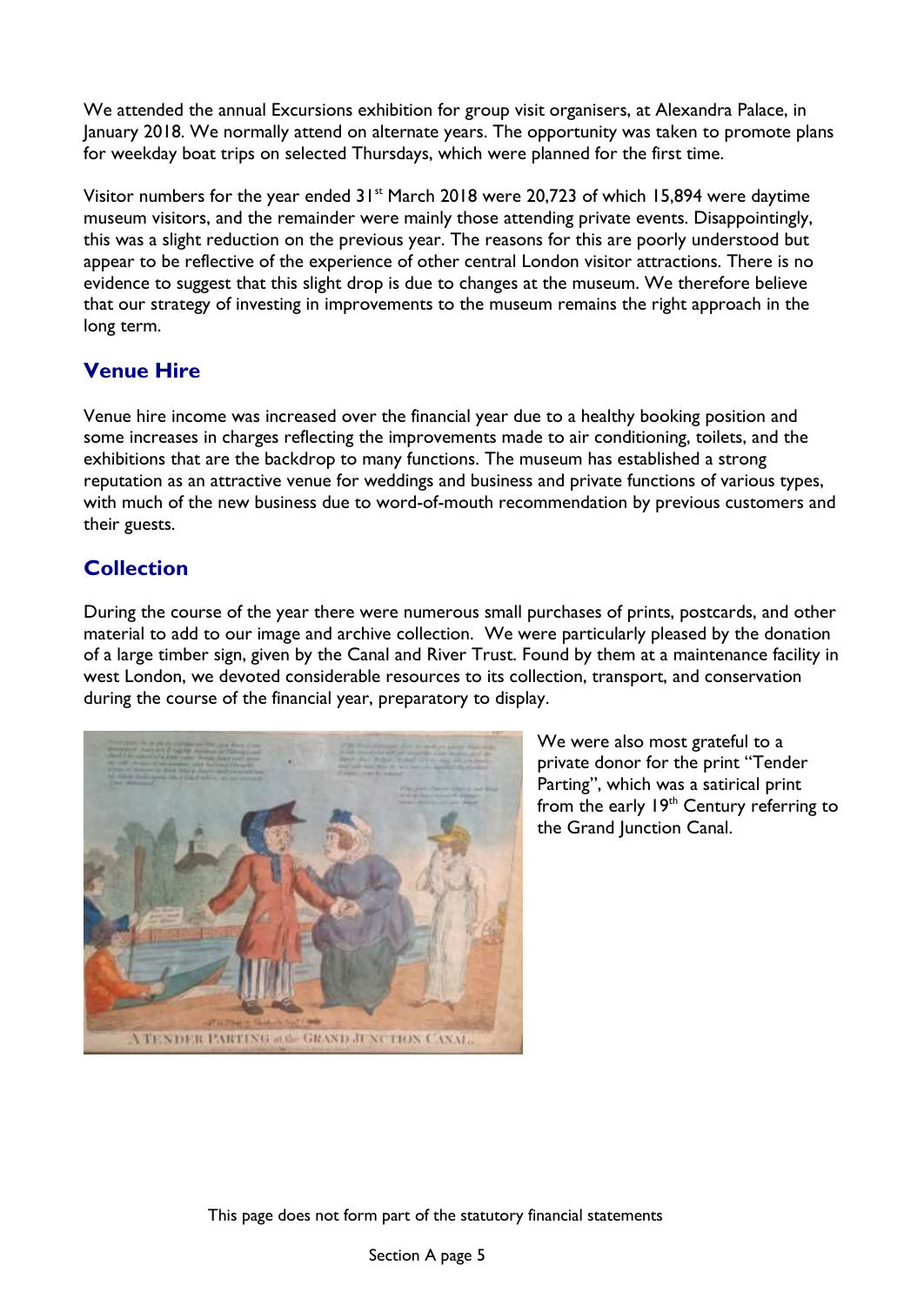## **Publication**



We were delighted to be able to launch, in late June 2017, a book *The canal belongs to me* of the recollections of Tony Byfield, who was a tractor driver and later canal maintenance worker, from 1957 onwards, on the London canals. The book was an edited transcription of a lengthy oral history interview in which the canal workers' way of life, in the dying days of commercial traffic on the London waterways, is vividly depicted. The work on this publication was largely undertaken by a volunteer team. The book was subsequently short-listed for an award by the Railway and Canal Historical Society.

## **Sponsorship of Boats in the National Collection**

We continued our sponsorship of the historic boat *Ilkeston* in the collection of the National Waterways Museum at Ellesmere Port.

## **Building Management**

## **Drains**



Considerable effort went into examination and repair of the museum's drains during the year. Initially the trigger for this was the discovery of water ingress into the front (east) side of the underground ice wells in considerable quantity but for a limited time, an event which was repeated several times.

Following a range of investigations by Thames Water and a CCTV survey carried out by a private contractor for the Trust, it was concluded that there were defects in our internal drainage system and furthermore a partial blockage of the very old branch sewer leading away from the museum beneath the street, to an

unknown point of connection to the main London sewerage system. Subsequently, works were carried out by Thames Water to effect repairs to the branch beneath the street, and to install a new maintenance man-hole, and our contractor carried out works on our internal system to make good the defects identified. The drainage system is now in good repair.

This page does not form part of the statutory financial statements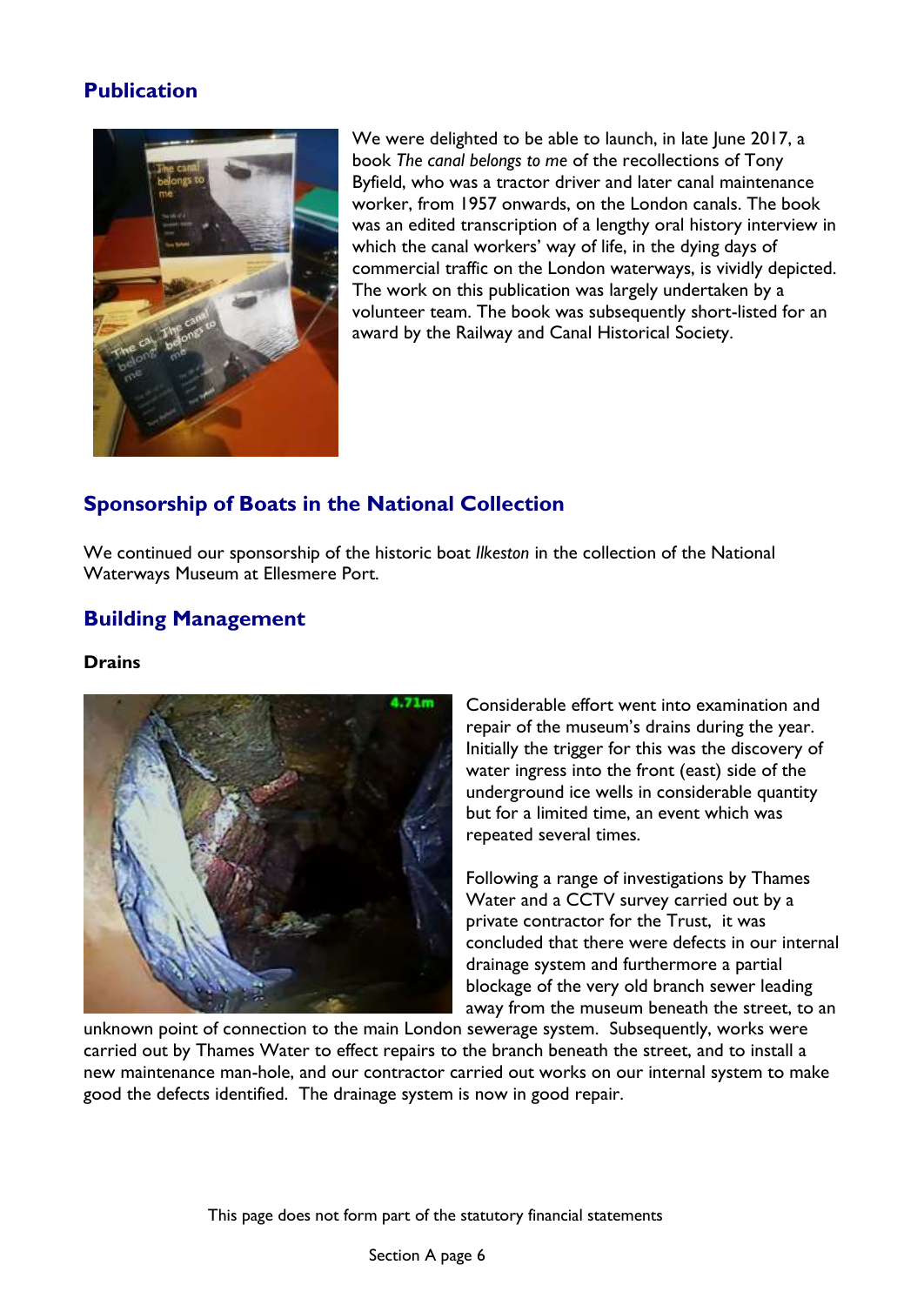## **Heating**

Following the completion of the museum's new air-sourced heat pump heating and cooling system before the start of the financial year, a contract was let for the removal of the life-expired gas-fired space heater on the ground floor, which enabled us to discontinue the supply of gas to the building, there being no other gas appliances.

## **Wheelchair Ramp**

The wheelchair ramp leading to the wharf at the rear was given a substantial repair.

## **Fire Alarm**

Following a failure of the core component of the fire alarm, which could not be repaired or replaced in isolation, we procured and had installed a completely new fire alarm system for the building.

## **Insurance**

A thorough review of our insurance is carried out every five years and this was concluded in early 2018 with the appointment of a new broker and a new policy was set up covering all the museum's insurance requirements other than of the Bantam tug, which is insured separately.

## **Staffing**

## **Overview**

The Trust's staff remained stable with one part-time Education Officer, Catherine Simpson, and one part-time Volunteering Manager, Alex White, employed.

The museum's team of volunteers are committed to the aims and objectives of the museum. They enable the museum to open six days per week and to offer wide-ranging activities to all our visitors. The trustees are grateful to all the volunteers for their continued support.

The newsletter continued to be a welcomed communications tool and volunteers were encouraged to provide content.

## **Training**

The provision of training for voluntary staff is regarded as an important part of our staff management. Training not only equips people for the role that they carry out, it also offers a benefit of volunteering in the museum. During the year training events were held regularly, usually accompanied by a small social function to encourage relationship building. The core training topics are health and safety, safeguarding, dealing with potential emergencies, customer service, and disability awareness.

## **Reward and Recognition**

The museum continued to provide a varied programme of social events, which were well attended including a Christmas party with a cabaret and a summer party travelling on board a boat on The Regent's Canal, which included an educational element for staff.

This page does not form part of the statutory financial statements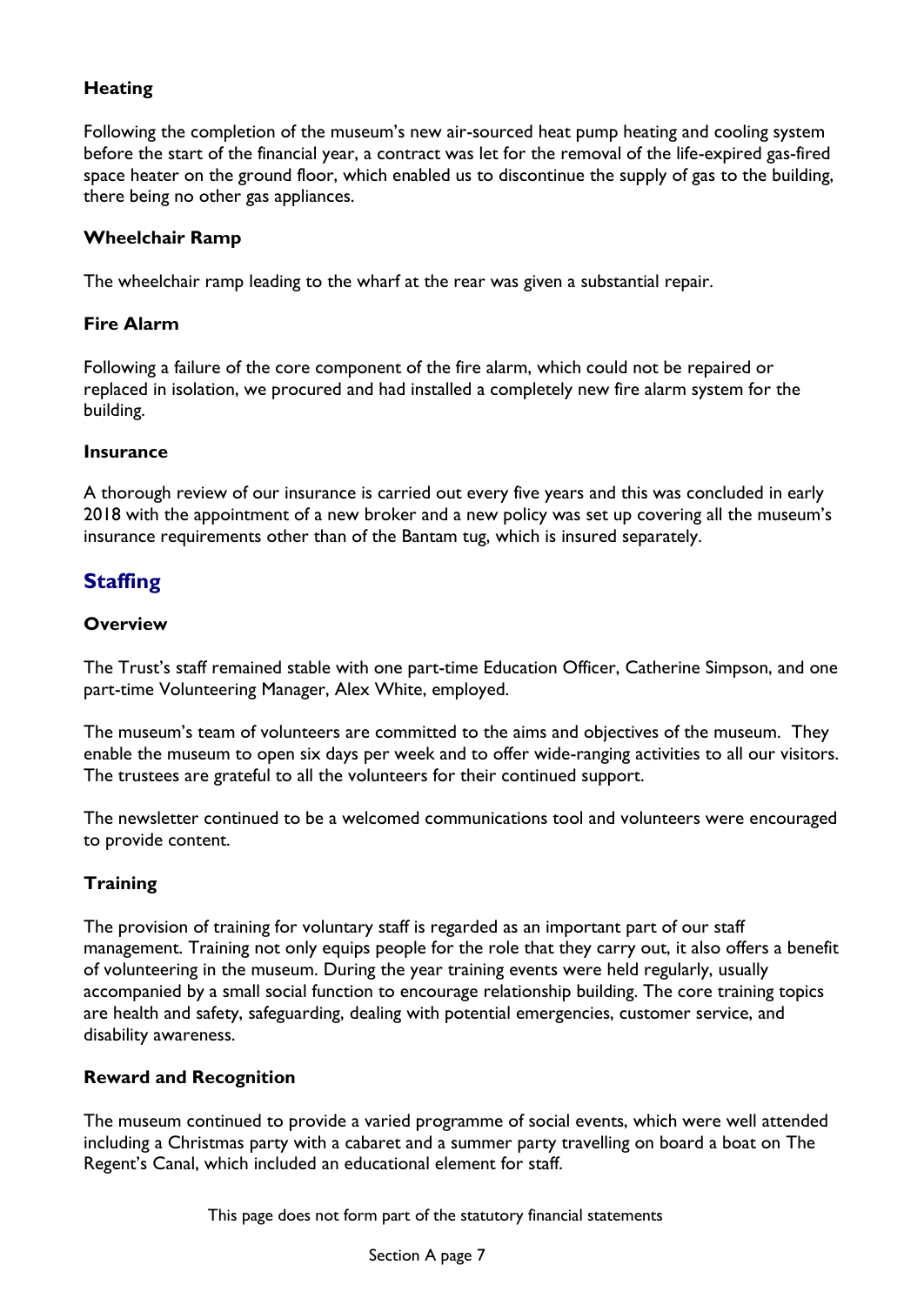## **External Relations**

The museum continued to be an active participant in the Knowledge Quarter, a group of organisations in the King's Cross area, all concerned with knowledge, culture, or education. We hosted a breakfast private view on June  $7<sup>th</sup>$  2017 for members of the Knowledge Quarter, which was well attended and helped to boost the museum's local profile.

## **Community Support**

The museum is part of more than one community and was able to offer support to these communities by the provision of free or heavily discounted meeting space. We hosted meetings for:

- Inland Waterways Association (canal community)
- Friends of the Regent's Canal (canal community)
- Basin moorings residents (local and canal community)
- Waterway Recovery Group (canal community)

We also offer heavily discounted venue hire facilities to waterways charities including the Canal and River Trust and smaller waterways charities from time.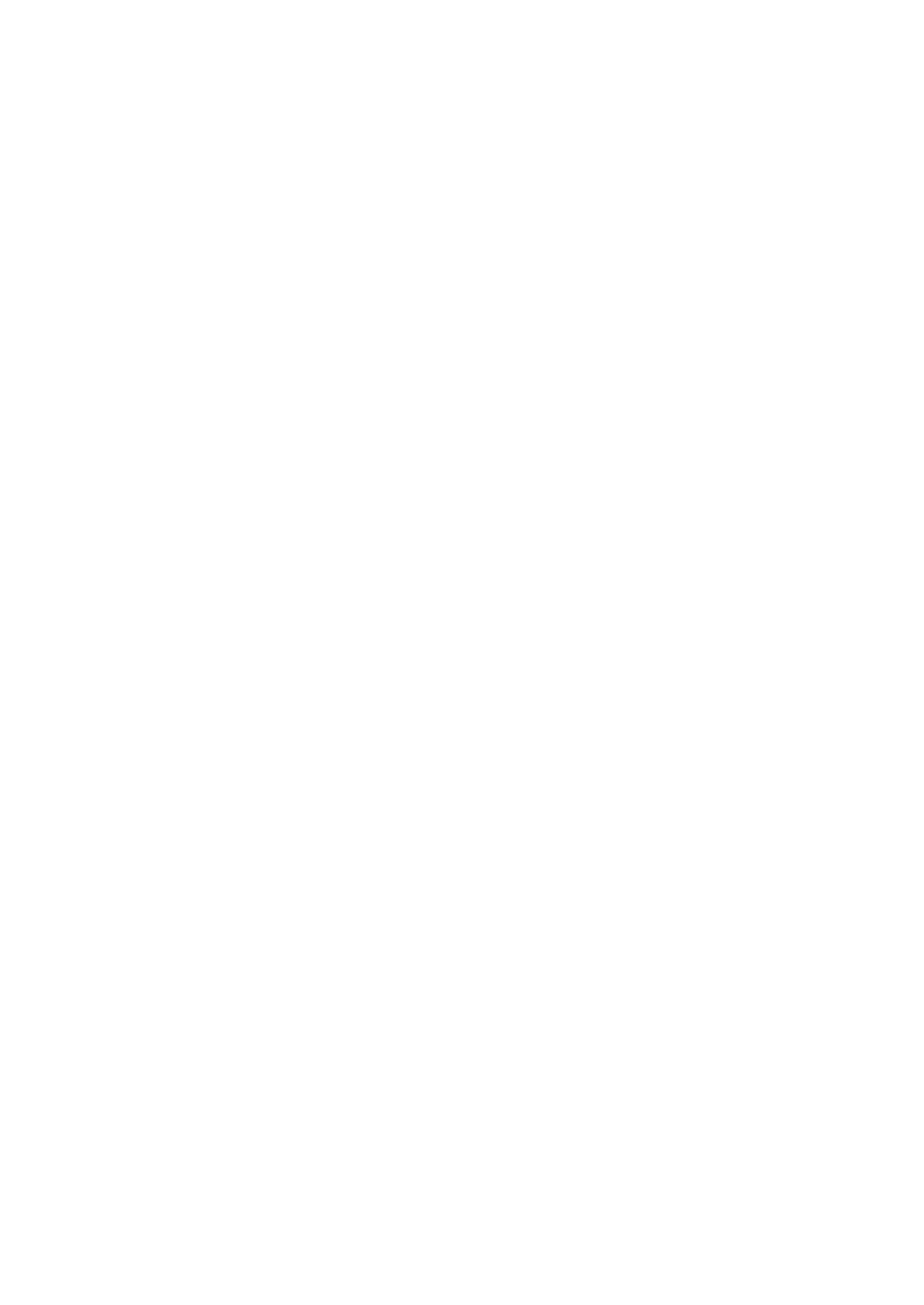**Registered Charity Number 277484**

## **SECTION B**

## **THE CANAL MUSEUM TRUST ANNUAL REPORT AND UNAUDITED FINANCIAL STATEMENTS FOR THE YEAR ENDING 31 MARCH 2018**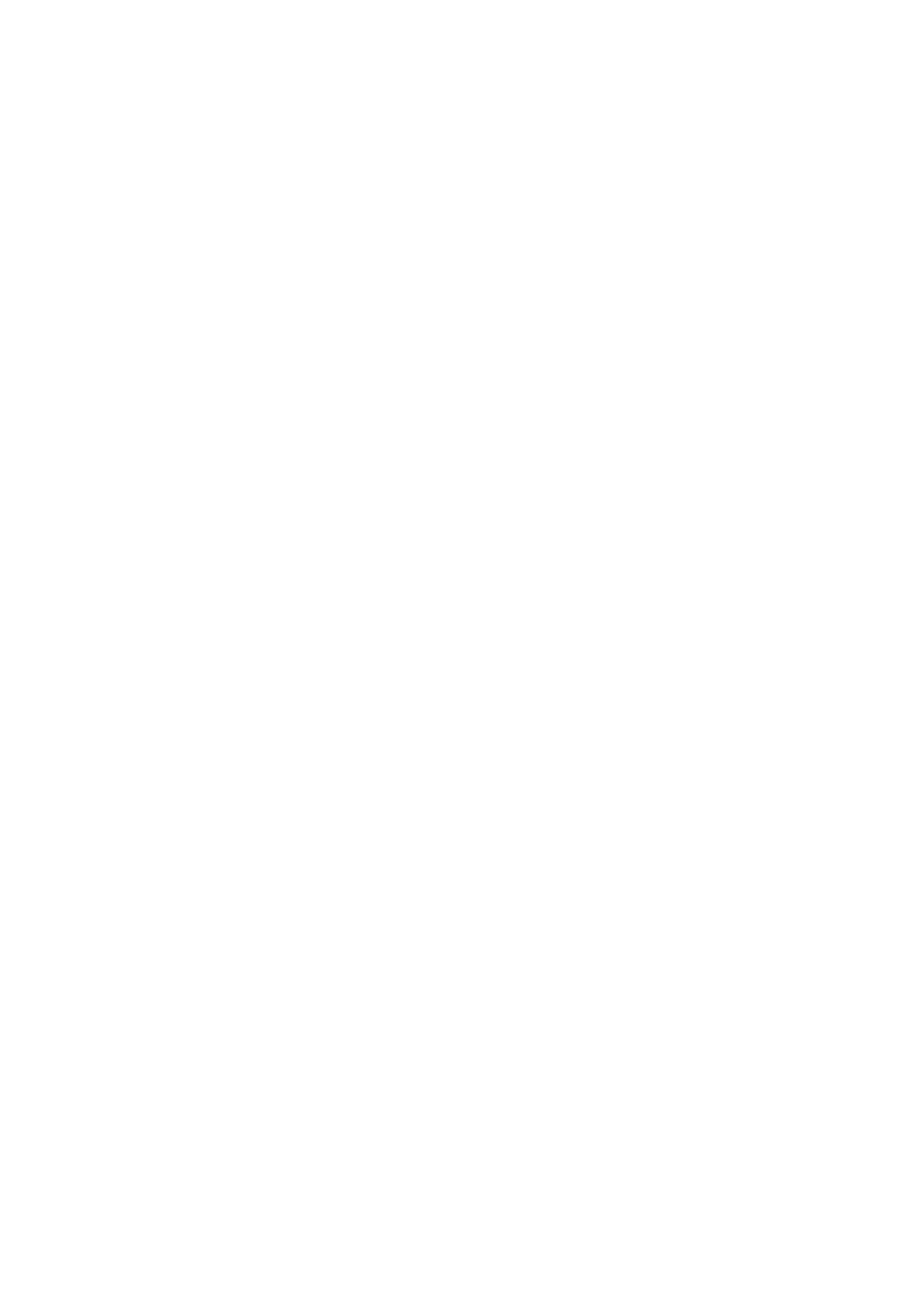## **FINANCIAL REPORT AND STATEMENTS CONTENTS**

|                                             | Page |
|---------------------------------------------|------|
| <b>Legal and Administration Information</b> | н    |
| <b>Independent Examiner's Report</b>        | 2    |
| <b>Statement of Financial Activities</b>    | 3    |
| <b>Balance Sheet</b>                        | 4    |
| <b>Notes to the Financial Statements</b>    |      |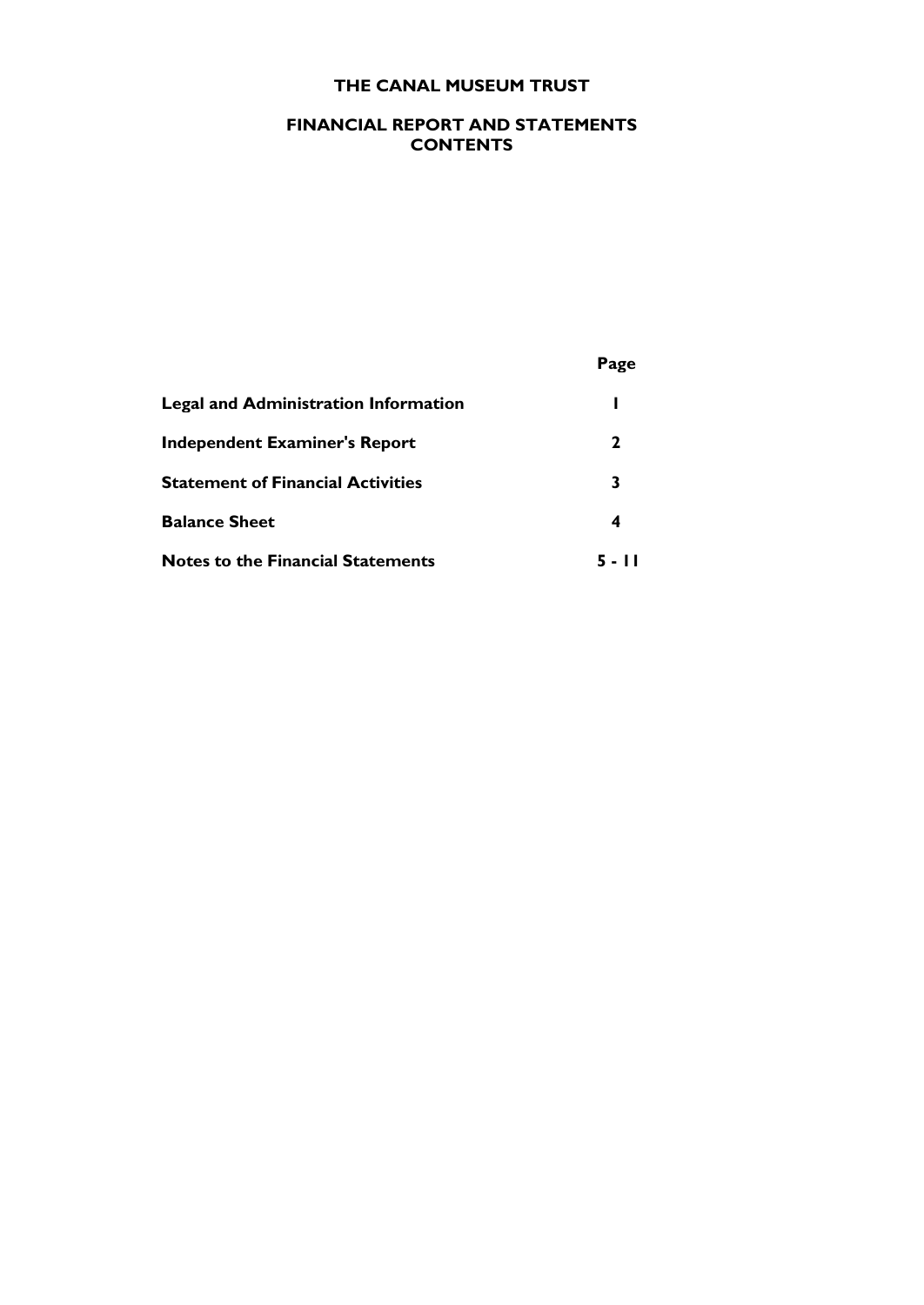### **LEGAL AND ADMINISTRATIVE INFORMATION**

| <b>Trustees</b>                  | M Sach (Chair)<br>R Squires<br>M Tucker<br>T Lewis (Secretary)<br><b>W</b> Davidson<br>M Gee (Treasurer) |
|----------------------------------|----------------------------------------------------------------------------------------------------------|
| <b>Registered Charity Number</b> | 277484                                                                                                   |
| <b>Principal Address</b>         | 12/13 New Wharf Road<br>London<br>NI 9RT                                                                 |
| <b>Independent Examiner</b>      | <b>SBM Associates Limited</b><br>24 Wandsworth Road<br>London<br><b>SW8 2JW</b>                          |
| <b>Bankers</b>                   | Cooperative Bank plc<br><b>Delf House</b><br>Southway<br>Skelmersdale<br>WN8 6WT                         |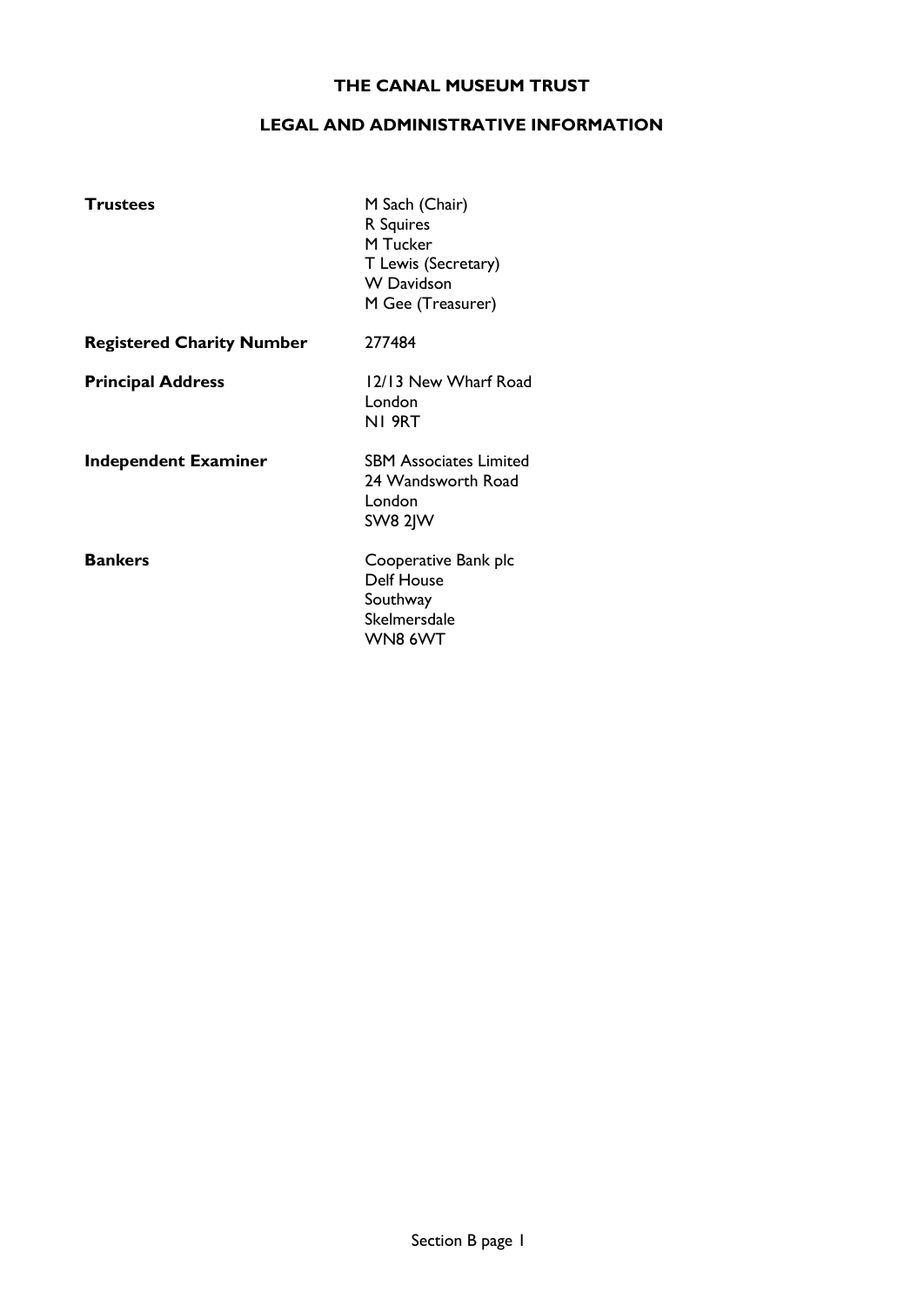### **INDEPENDENT EXAMINER'S REPORT TO THE TRUSTEES OF THE CANAL MUSEUM TRUST**

I report to the trustees on my examination of the financial statements of The Canal Museum Trust (the charity) for the year ended 31 March 2018.

#### **Responsibilities and basis of report**

As the trustees of the charity you are responsible for the preparation of the financial statements in accordance with the requirements of the Charities Act 2011 (the 2011 Act).

I report in respect of my examination of the charity's financial statements carried out under section 145 of the 2011 Act. In carrying out my examination I have followed all the applicable Directions given by the Charity Commission under section 145(5)(b) of the 2011 Act.

#### **Independent Examiner's Statement**

Your attention is drawn to the fact that the charity has prepared financial statements in accordance with Accounting and Reporting by Charities preparing their accounts in accordance with the Financial Reporting Standard applicable in the UK and Republic of Ireland (FRS 102) in preference to the Accounting and Reporting by Charities: Statement of Recommended Practice issued on 1 April 2005 which is referred to in the extant regulations but has now been withdrawn.

I understand that this has been done in order for financial statements to provide a true and fair view in accordance with Generally Accepted Accounting Practice effective for reporting periods beginning on or after 1 January 2015.

I have completed my examination. I confirm that no matters have come to my attention in connection with the examination giving me cause to believe that in any material respect:<br>I accounting records were not kept in respect of the charity as required

- 1 accounting records were not kept in respect of the charity as required by section 130 of the 2011 Act; or
- 2 the financial statements do not accord with those records; or
- 3 the financial statements do not comply with the applicable requirements concerning the form and content of accounts set out in the Charities (Accounts and Reports) Regulations 2008 other than any requirement that the accounts give a true and fair view which is not a matter considered as part of an independent examination.

I have no concerns and have come across no other matters in connection with the examination to which attention should be drawn in this report in order to enable a proper understanding of the financial statements to be reached.

SBM Associates Limited 24 Wandsworth Road London SW8 2JW

11 January 2019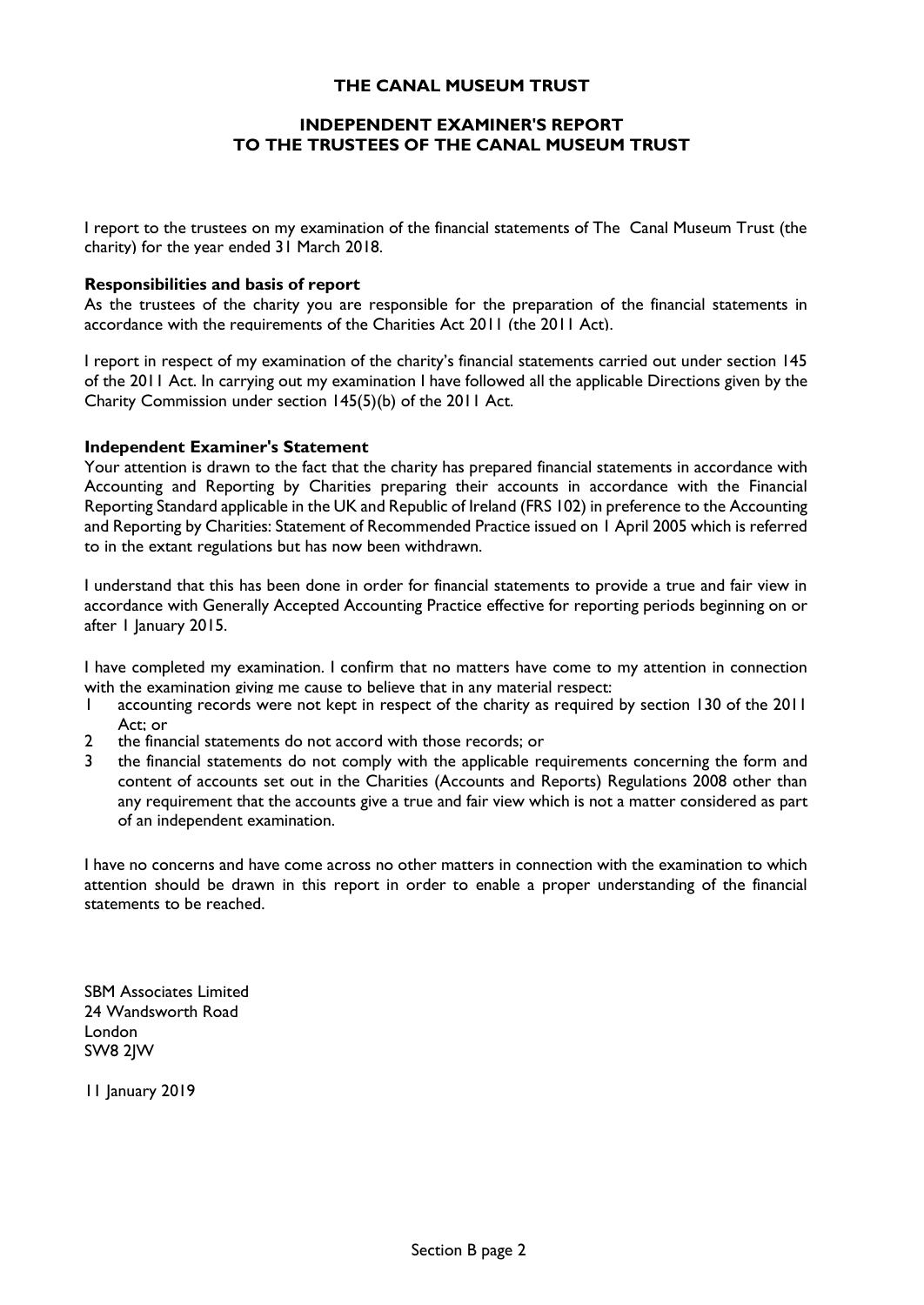### **STATEMENT OF FINANCIAL ACTIVITIES INCLUDING INCOME AND EXPENDITURE ACCOUNT FOR THE YEAR ENDED 31 MARCH 2018**

|                                        |                         | <b>Unrestricted</b><br>funds | <b>Total</b> |
|----------------------------------------|-------------------------|------------------------------|--------------|
|                                        |                         | 2018                         | 2017         |
|                                        | <b>Notes</b>            | £                            | £            |
| <b>Income from:</b>                    |                         |                              |              |
| Donations and legacies                 | 3                       | 2,943                        | 2,696        |
| Charitable activities                  | $\overline{\mathbf{4}}$ | 69,909                       | 56,114       |
| Other trading activities               | 5                       | 130,203                      | 120,275      |
| Investments                            | $\boldsymbol{6}$        | 38                           | 696          |
| <b>Total income</b>                    |                         | 203,093                      | 179,781      |
| <b>Expenditure on:</b>                 |                         |                              |              |
| Raising funds                          | 7                       | 30,267                       | 27,595       |
| Charitable activities                  | 8                       | 130,205                      | 231,304      |
| <b>Total resources expended</b>        |                         | 160,472                      | 258,899      |
| Net income/(expenditure) for the year/ |                         |                              |              |
| Net movement in funds                  |                         | 42,621                       | (79, 118)    |
| Fund balances at 1 April 2017          |                         | 92,328                       | 170,446      |
| Fund balances at 31 March 2018         |                         | 134,949                      | 91,328       |

The statement of financial activities includes all gains and losses recognised in the year.

All income and expenditure derive from continuing activities.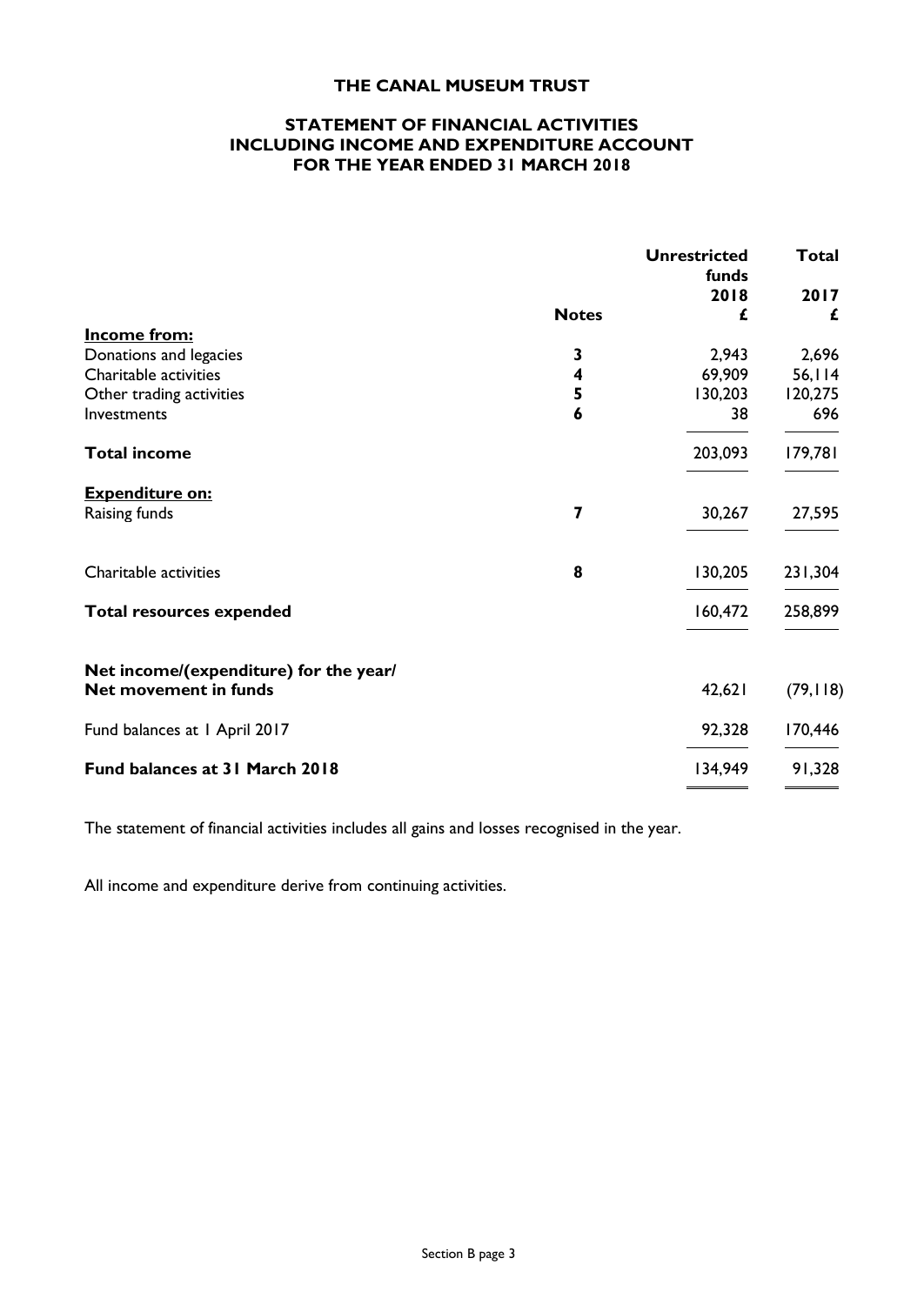## **BALANCE SHEET AS AT 31 MARCH 2018**

|                                       |                 | 2018    |         | 2017     |        |
|---------------------------------------|-----------------|---------|---------|----------|--------|
|                                       | <b>Notes</b>    | £       | £       | £        | £      |
| <b>Current assets</b>                 |                 |         |         |          |        |
| <b>Stocks</b>                         | 13              | 11,859  |         | 13,218   |        |
| <b>Debtors</b>                        | $\overline{14}$ | 2,890   |         | 6,295    |        |
| Cash at bank and in hand              |                 | 121,818 |         | 73,117   |        |
|                                       |                 | 136,567 |         | 92,630   |        |
| <b>Creditors: amounts falling due</b> |                 |         |         |          |        |
| within one year                       | 15              | (1,618) |         | (1, 302) |        |
| Net current assets                    |                 |         | 134,949 |          | 91,328 |
| <b>Income funds</b>                   |                 |         |         |          |        |
| Unrestricted funds                    |                 |         | 134,949 |          | 91,328 |
|                                       |                 |         | 134,949 |          | 91,328 |
|                                       |                 |         |         |          |        |

The financial statements were approved by the Trustees on 12 January 2019 and signed on its behalf by:

....... .....

**Martin Sach, Chair of Trustees** 

DMLGOO. ...... **DML Gee, Treasurer**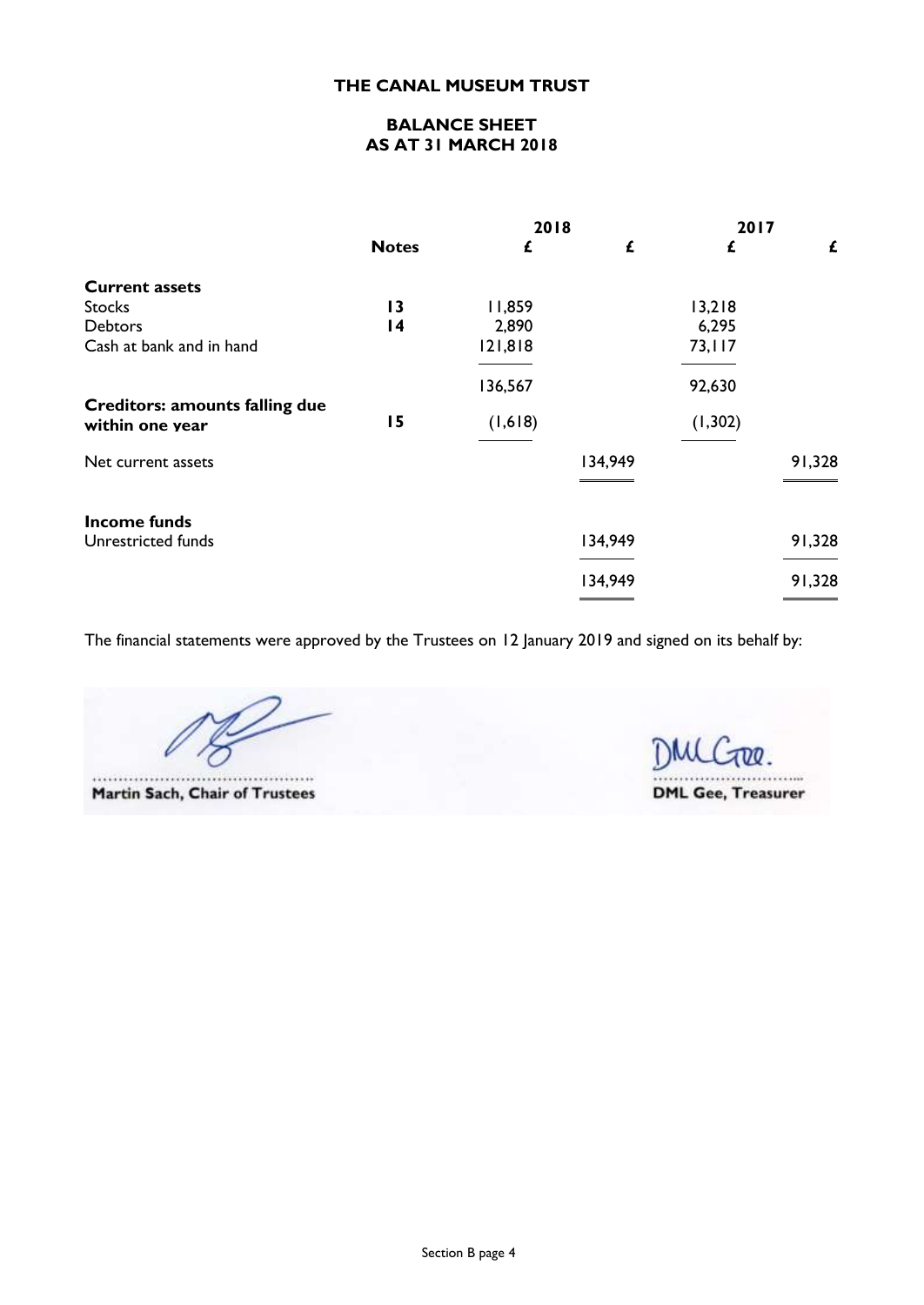### **NOTES TO THE FINANCIAL STATEMENTS FOR THE YEAR ENDED 31 MARCH 2018**

#### **1 Accounting policies**

#### **1.1 Accounting convention**

The financial statements have been prepared in accordance with the charity's deed of trust, the Charities Act 2011 and "Accounting and Reporting by Charities: Statement of Recommended Practice applicable to charities preparing their accounts in accordance with the Financial Reporting Standard applicable in the UK and Republic of Ireland (FRS 102)" (as amended for accounting periods commencing from 1 January 2016). The charity is a Public Benefit Entity as defined by FRS 102.

The charity has taken advantage of the provisions in the SORP for charities applying FRS 102 Update Bulletin 1 not to prepare a Statement of Cash Flows.

The financial statements have departed from the Charities (Accounts and Reports) Regulations 2008 only to the extent required to provide a true and fair view. This departure has involved following the Statement of Recommended Practice for charities applying FRS 102 rather than the version of the Statement of Recommended Practice which is referred to in the Regulations but which has since been withdrawn.

The financial statements are prepared in sterling, which is the functional currency of the charity. Monetary amounts in these financial statements are rounded to the nearest pound.

The financial statements have been prepared under the historical cost convention, modified to include the revaluation of freehold properties and to include investment properties and certain financial instruments at fair value. The principal accounting policies adopted are set out below.

#### Charitable activities:

In the opinion of the trustees, the charity has one significant activity in pursuance of its objects, that of the operation of the museum.

#### **1.2 Going concern**

At the time of approving the financial statements, the trustees have a reasonable expectation that the charity has adequate resources to continue in operational existence for the foreseeable future. Thus the trustees continue to adopt the going concern basis of accounting in preparing the financial statements.

#### **1.3 Charitable funds**

Unrestricted funds are available for use at the discretion of the trustees in furtherance of their charitable objectives unless the funds have been designated for other purposes.

Restricted funds are subject to specific conditions by donors as to how they may be used. The purposes and uses of the restricted funds are set out in the notes to the financial statements.

#### **1.4 Incoming resources**

Income is recognised when the charity is legally entitled to it after any performance conditions have been met, the amounts can be measured reliably, and it is probable that income will be received.

Cash donations are recognised on receipt. Other donations are recognised once the charity has been notified of the donation, unless performance conditions require deferral of the amount. Income tax recoverable in relation to donations received under Gift Aid or deeds of covenant is recognised at the time of the donation.

Legacies are recognised on receipt or otherwise if the charity has been notified of an impending distribution, the amount is known, and receipt is expected. If the amount is not known, the legacy is treated as a contingent asset.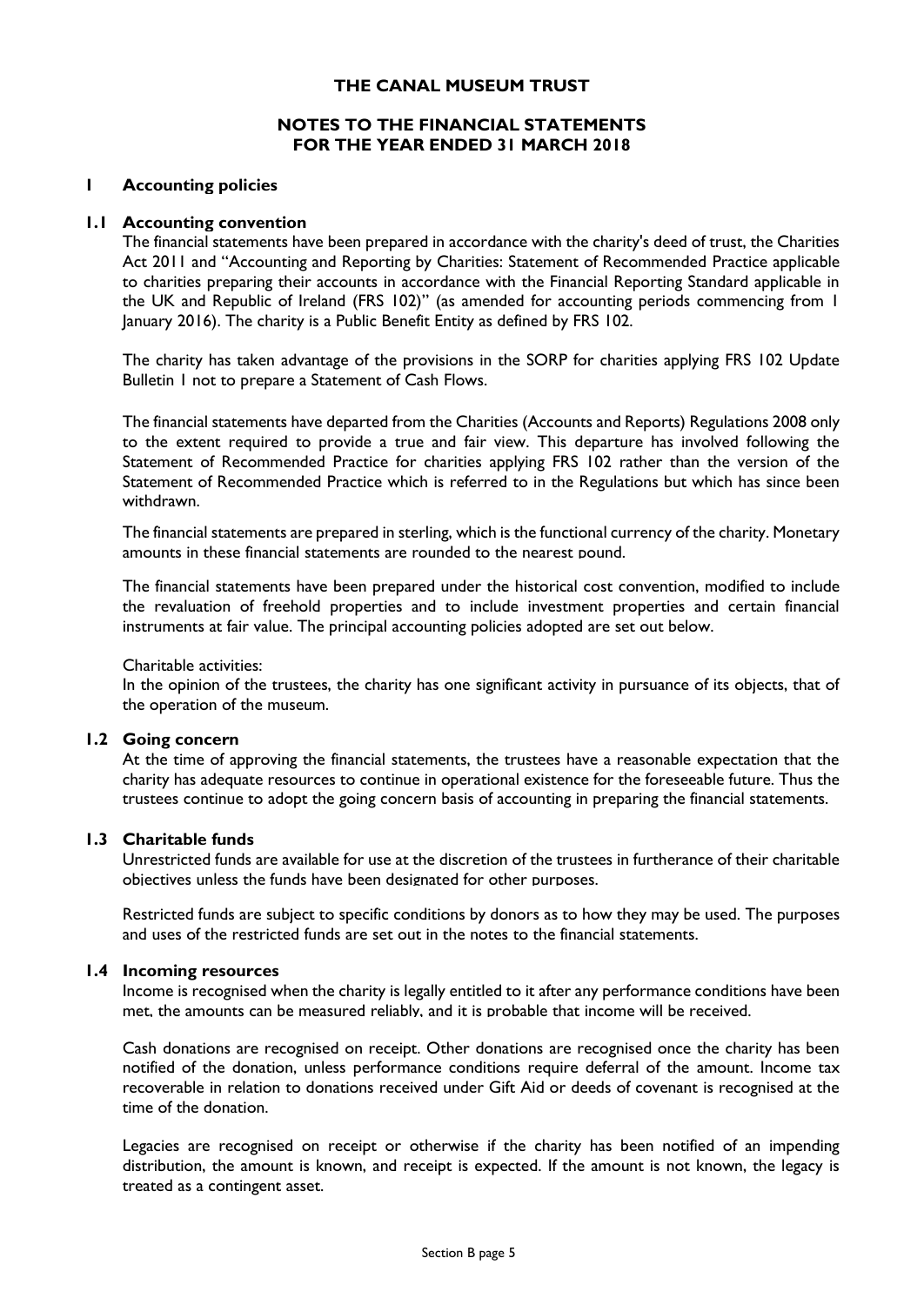### **NOTES TO THE FINANCIAL STATEMENTS (CONTINUED) FOR THE YEAR ENDED 31 MARCH 2018**

#### **Accounting policies Continued**

#### **1.5 Resources expended**

Liabilities are recognised as expenditure as soon as there is a legal or constructive obligation committing the charity to that expenditure, it is probable that a transfer of economic benefits will be required in settlement and the amount of the obligation can be measured reliably. Expenditure is accounted for on an accruals basis and has been classified under headings that aggregate all cost related to the category. Where costs cannot be directly attributed to particular headings they have been allocated to activities on a basis consistent with the use of resources.

#### **1.6 Stocks**

Stocks are valued at the lower of cost and net realisable value, after making due allowance for obsolete and slow moving items.

Net realisable value is the estimated selling price less all estimated costs to be incurred in marketing, selling and distribution.

#### **1.7 Cash and cash equivalents**

Cash and cash equivalents include cash in hand, deposits held at call with banks, other short-term liquid investments with original maturities of three months or less, and bank overdrafts. Bank overdrafts are shown within borrowings in current liabilities.

#### **1.8 Financial instruments**

The charity has elected to apply the provisions of Section 11 'Basic Financial Instruments' and Section 12 'Other Financial Instruments Issues' of FRS 102 to all of its financial instruments.

Financial instruments are recognised in the charity's balance sheet when the charity becomes party to the contractual provisions of the instrument.

Financial assets and liabilities are offset, with the net amounts presented in the financial statements, when there is a legally enforceable right to set off the recognised amounts and there is an intention to settle on a net basis or to realise the asset and settle the liability simultaneously.

#### *Basic financial assets*

Basic financial assets, which include debtors and cash and bank balances, are initially measured at transaction price including transaction costs and are subsequently carried at amortised cost using the effective interest method unless the arrangement constitutes a financing transaction, where the transaction is measured at the present value of the future receipts discounted at a market rate of interest. Financial assets classified as receivable within one year are not amortised.

#### *Basic financial liabilities*

Basic financial liabilities, including creditors and bank loans are initially recognised at transaction price unless the arrangement constitutes a financing transaction, where the debt instrument is measured at the present value of the future payments discounted at a market rate of interest. Financial liabilities classified as payable within one year are not amortised.

Debt instruments are subsequently carried at amortised cost, using the effective interest rate method.

Trade creditors are obligations to pay for goods or services that have been acquired in the ordinary course of operations from suppliers. Amounts payable are classified as current liabilities if payment is due within one year or less. If not, they are presented as non-current liabilities. Trade creditors are recognised initially at transaction price and subsequently measured at amortised cost using the effective interest method.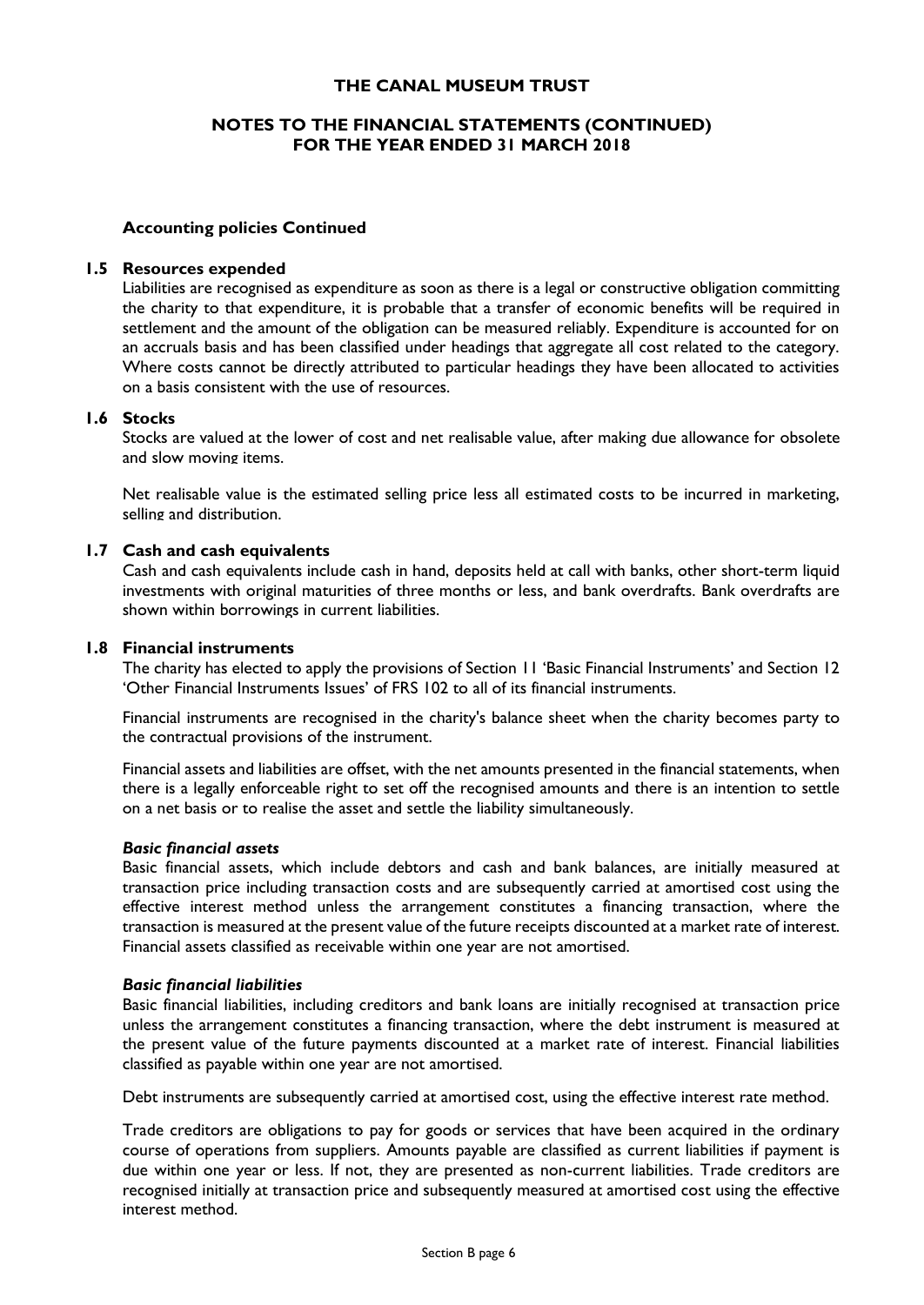### **NOTES TO THE FINANCIAL STATEMENTS (CONTINUED) FOR THE YEAR ENDED 31 MARCH 2018**

#### **Accounting policies Continued**

#### *Derecognition of financial liabilities*

Financial liabilities are derecognised when the charity's contractual obligations expire or are discharged or cancelled.

#### **1.9 Employee benefits**

The cost of any unused holiday entitlement is recognised in the period in which the employee's services are received.

Termination benefits are recognised immediately as an expense when the charity is demonstrably committed to terminate the employment of an employee or to provide termination benefits.

#### **1.10 Taxation**

As a registered charity the Museum Trust benefits from rates relief and is generally exempt from Income Tax and Capital Gains Tax, but not from VAT. When applicable, irrecoverable VAT is shown as a separate expense in the Statement of Financial Activities rather than included in the cost of those items to which it relates. The trustees consider the cost of the detailed calculations and additional record keeping required to allocate VAT irrecoverable under the partial exemption regime would exceed the potential benefit.

#### **1.11 Tangible fixed assets**

The Canal Museum Trust owns the freehold property in which the London Canal Museum is situated. In the absence of a professional valuation, the costs of obtaining which the trustees consider would outweigh the benefits to the Trust, the freehold property has not been capitalised in the financial statements.

The museum's artefacts, exhibition materials and fittings are capitalised but written off to income and expenditure in the year of purchase.

#### **2 Critical accounting estimates and judgements**

In the application of the charity's accounting policies, the trustees are required to make judgements, estimates and assumptions about the carrying amount of assets and liabilities that are not readily apparent from other sources. The estimates and associated assumptions are based on historical experience and other factors that are considered to be relevant. Actual results may differ from these estimates.

The estimates and underlying assumptions are reviewed on an ongoing basis. Revisions to accounting estimates are recognised in the period in which the estimate is revised where the revision affects only that period, or in the period of the revision and future periods where the revision affects both current and future periods.

#### **3 Donations and legacies**

| <b>Unrestricted</b><br>funds | <b>Total</b> |
|------------------------------|--------------|
| 2018<br>£                    | 2017<br>£    |
| 2,943<br>Donations and gifts | 2,696        |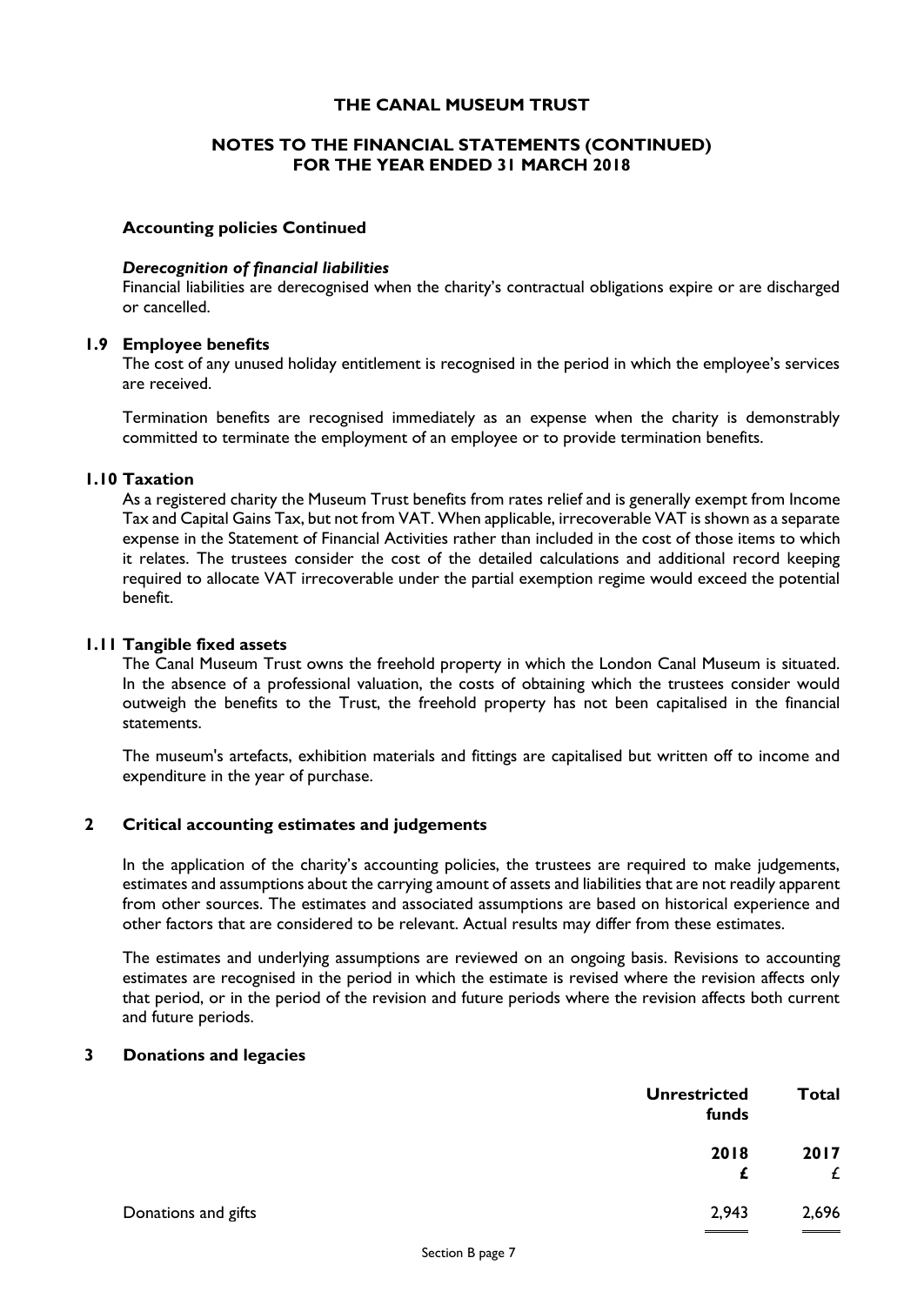#### **NOTES TO THE FINANCIAL STATEMENTS (CONTINUED) FOR THE YEAR ENDED 31 MARCH 2018**

#### **4 Charitable activities**

|                           | 2018   | 2017    |
|---------------------------|--------|---------|
|                           | £      | £       |
| Admissions and boat trips | 69,668 | 55,262  |
| Subscriptions             | 83     | 88      |
| Other income              | 158    | 764     |
|                           | 69,909 | 56, 114 |
|                           |        |         |

## **5 Other trading activities**

|                          | <b>Unrestricted</b><br>funds | <b>Total</b> |
|--------------------------|------------------------------|--------------|
|                          | 2018                         | 2017         |
|                          | £                            | £            |
| Shop income              | 18,744                       | 19,168       |
| Museum hire              | 94,176                       | 83,562       |
| Moorings                 | 17,283                       | 17,545       |
| Other trading activities | 130,203                      | 120,275      |

#### **6 Investments**

|                              | <b>Unrestricted</b><br>funds | Total            |
|------------------------------|------------------------------|------------------|
|                              | 2018                         | 2017             |
|                              | £                            | £                |
| Interest receivable          | 38                           | 696              |
| 7<br><b>Raising funds</b>    | 2018                         | 2017             |
|                              |                              |                  |
|                              | £                            | £                |
| Other trading activities     |                              |                  |
| Opening stock<br>Purchases   | 13,218<br>10,221             | 14,043<br>11,085 |
| Closing stock                | (11, 859)                    | (13,218)         |
| Costs related to museum hire | 18,687                       | 15,685           |
| Other trading activities     | 30,267                       | 27,595           |
|                              | 30,267                       | 27,595           |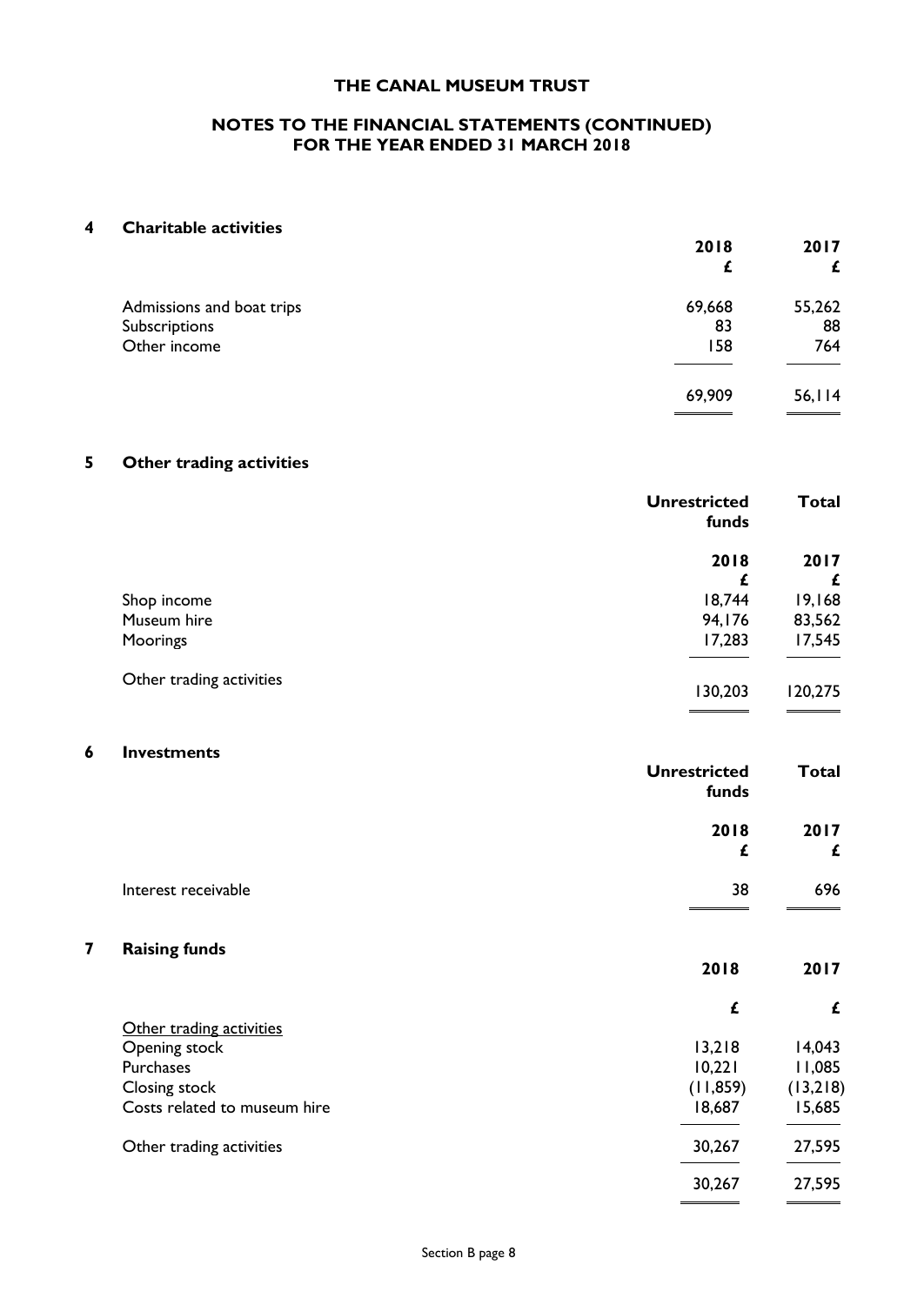#### **NOTES TO THE FINANCIAL STATEMENTS (CONTINUED) FOR THE YEAR ENDED 31 MARCH 2018**

## **8 Charitable activities**

|                                        | 2018    | 2017    |
|----------------------------------------|---------|---------|
|                                        | £       | £       |
| Staff costs                            | 31,229  | 39,552  |
| Premises costs                         | 10,891  | 10,924  |
| <b>Building maintenance</b>            | 10,876  | 5,954   |
| Museum improvements                    | 27,787  | 113,132 |
| <b>Exhibitions</b>                     | 2,439   | 9,092   |
| Advertising                            | 9,263   | 4,718   |
| <b>Sundries</b>                        | 9,209   | 5,983   |
| Equipment and IT                       | 4,516   | 6,951   |
| Catering                               | 3,421   | 3,788   |
| Cleaning                               | 5,261   | 5,345   |
| Travel                                 | 2,324   | 3,277   |
| <b>Education projects</b>              | 1,985   | 1,695   |
| Bank and credit card charges           | 2,296   | 2,192   |
| Irrecoverable VAT                      |         | 8,444   |
| <b>Boat Hire</b>                       | 3,990   | 4,120   |
| Conservation                           | 1,162   | 3,170   |
| Other charitable expenditure           | 2,356   | 1,967   |
|                                        | 129,005 | 230,304 |
| Share of governance costs (see note 9) | 1,200   | 1,000   |
|                                        | 130,205 | 231,304 |

## **9 Support costs**

|                                           | <b>Support Governance</b> |            | 2018  | 2017  |
|-------------------------------------------|---------------------------|------------|-------|-------|
|                                           | costs<br>£                | costs<br>£ | £     | £     |
| Accountancy                               | $\blacksquare$            | 1,200      | 1,200 | 1,000 |
|                                           | $\sim$                    | 1,200      | 1,200 | 1,000 |
| Analysed between<br>Charitable activities | ۰                         | 1,200      | 1,200 | 1,000 |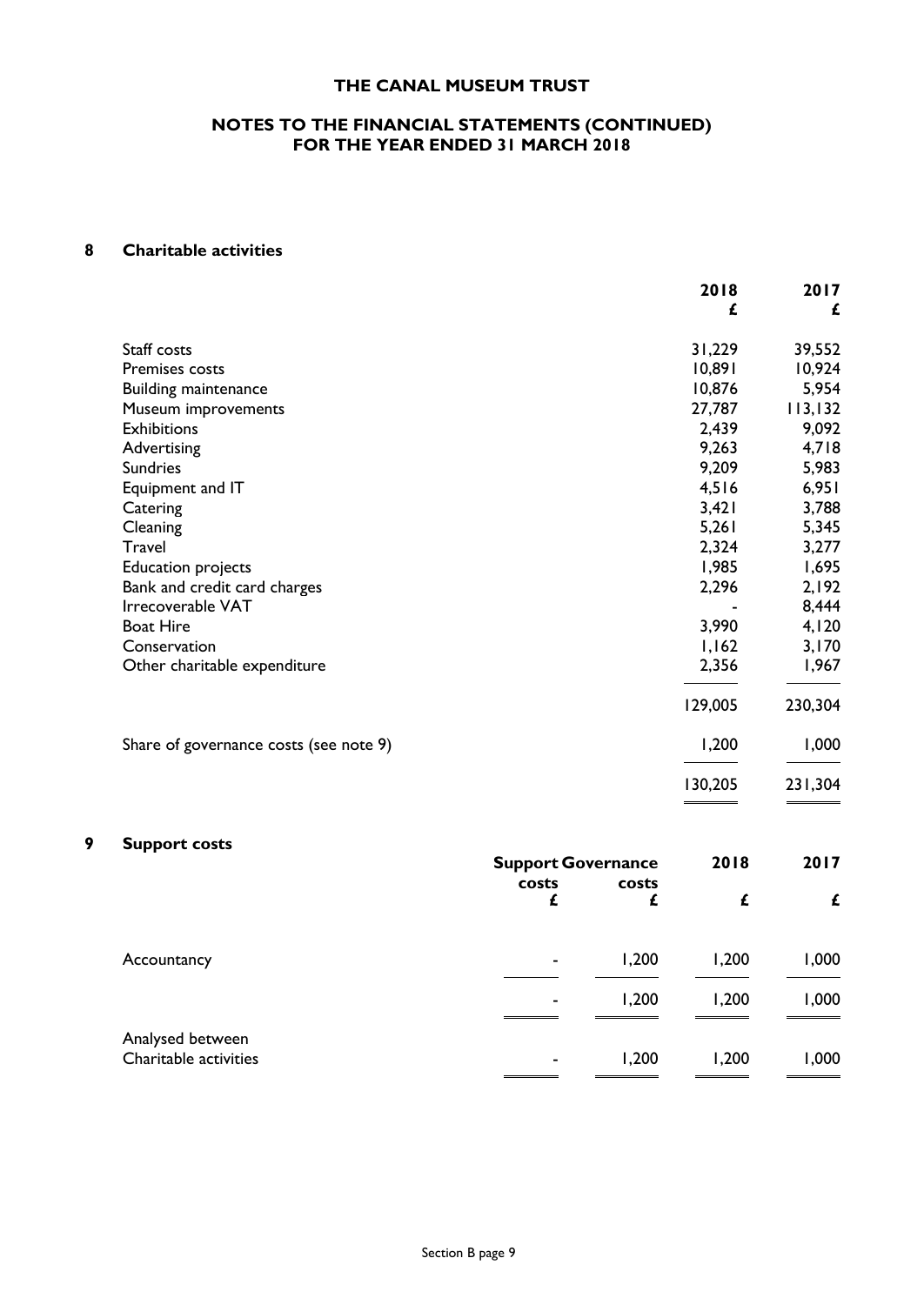## **NOTES TO THE FINANCIAL STATEMENTS (CONTINUED) FOR THE YEAR ENDED 31 MARCH 2018**

#### **10 Trustees**

None of the trustees (or any persons connected with them) received any remuneration or benefits from the charity during the year.

#### **11 Employees**

#### **Number of employees**

The average monthly number of employees during the year was:

|                 |                                                                                           | 2018<br><b>Number</b> | 2017<br><b>Number</b> |
|-----------------|-------------------------------------------------------------------------------------------|-----------------------|-----------------------|
|                 |                                                                                           | $\overline{2}$        | $\overline{2}$        |
|                 | <b>Employment costs</b>                                                                   | 2018<br>£             | 2017<br>£             |
|                 | Wages and salaries                                                                        | 31,229                | 39,552                |
| 12              | <b>Financial instruments</b>                                                              | 2018<br>£             | 2017<br>£             |
|                 | <b>Carrying amount of financial assets</b><br>Debt instruments measured at amortised cost | 1,661                 | 3,845                 |
|                 | <b>Carrying amount of financial liabilities</b><br>Measured at amortised cost             | 1,618                 | 1,302                 |
| $\overline{13}$ | <b>Stocks</b>                                                                             | 2018<br>£             | 2017<br>£             |
|                 | Finished goods and goods for resale                                                       | 11,859                | 13,218                |
| $\overline{14}$ | <b>Debtors</b>                                                                            |                       |                       |
|                 | Amounts falling due within one year:                                                      | 2018<br>£             | 2017<br>£             |
|                 | Trade debtors<br>Other debtors                                                            | 1,661<br>1,229        | 3,845<br>2,450        |
|                 |                                                                                           | 2,890                 | 6,295                 |